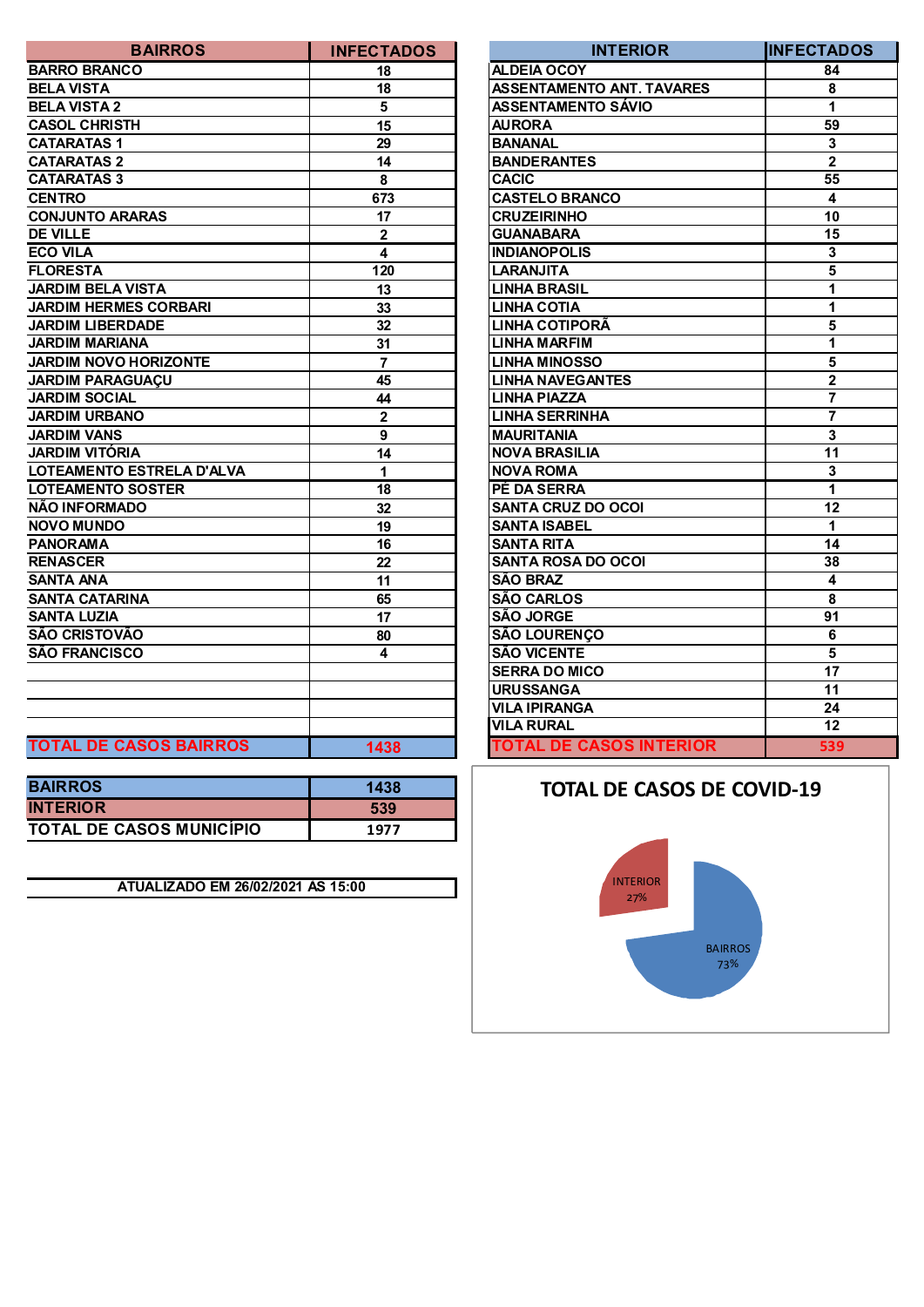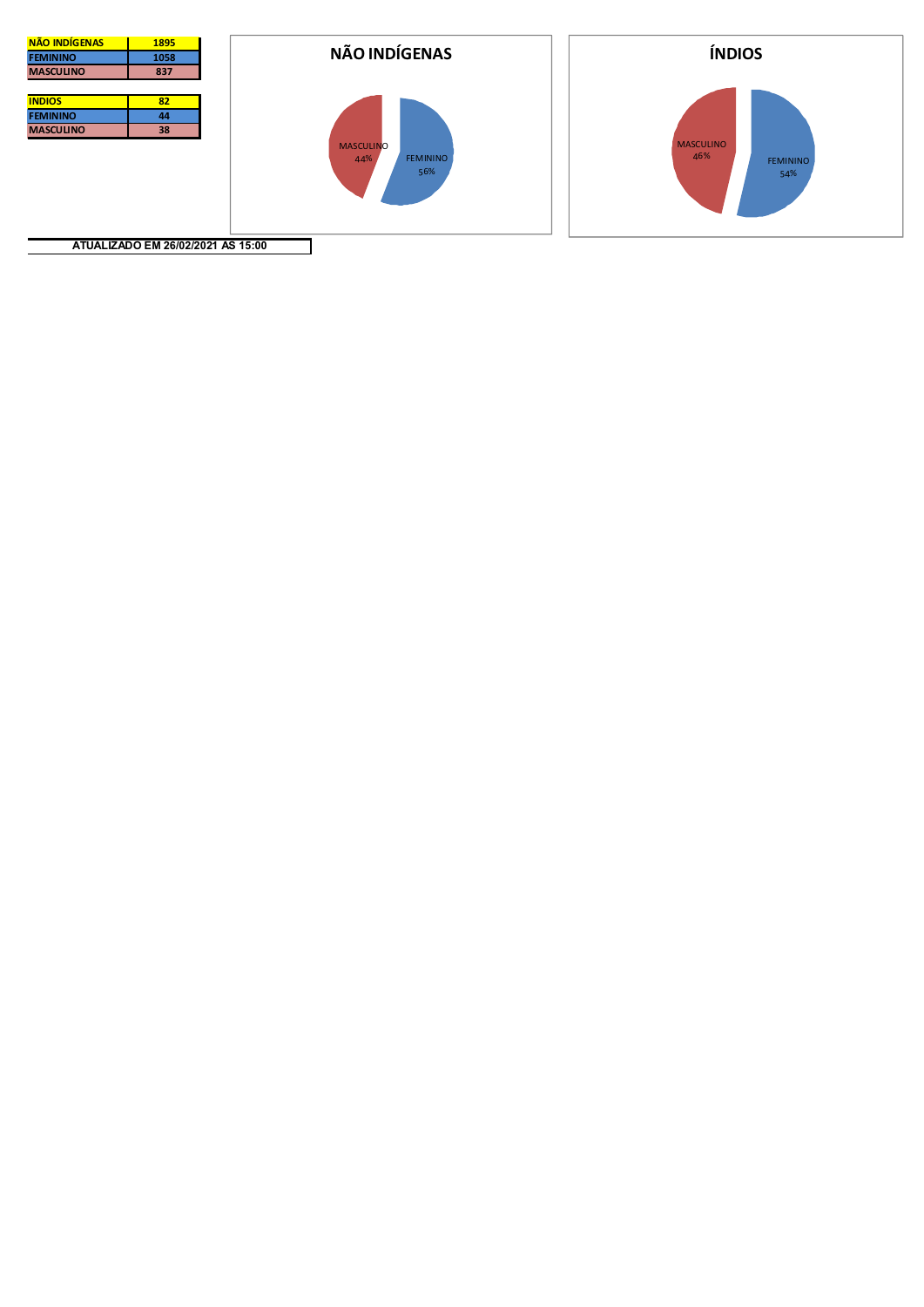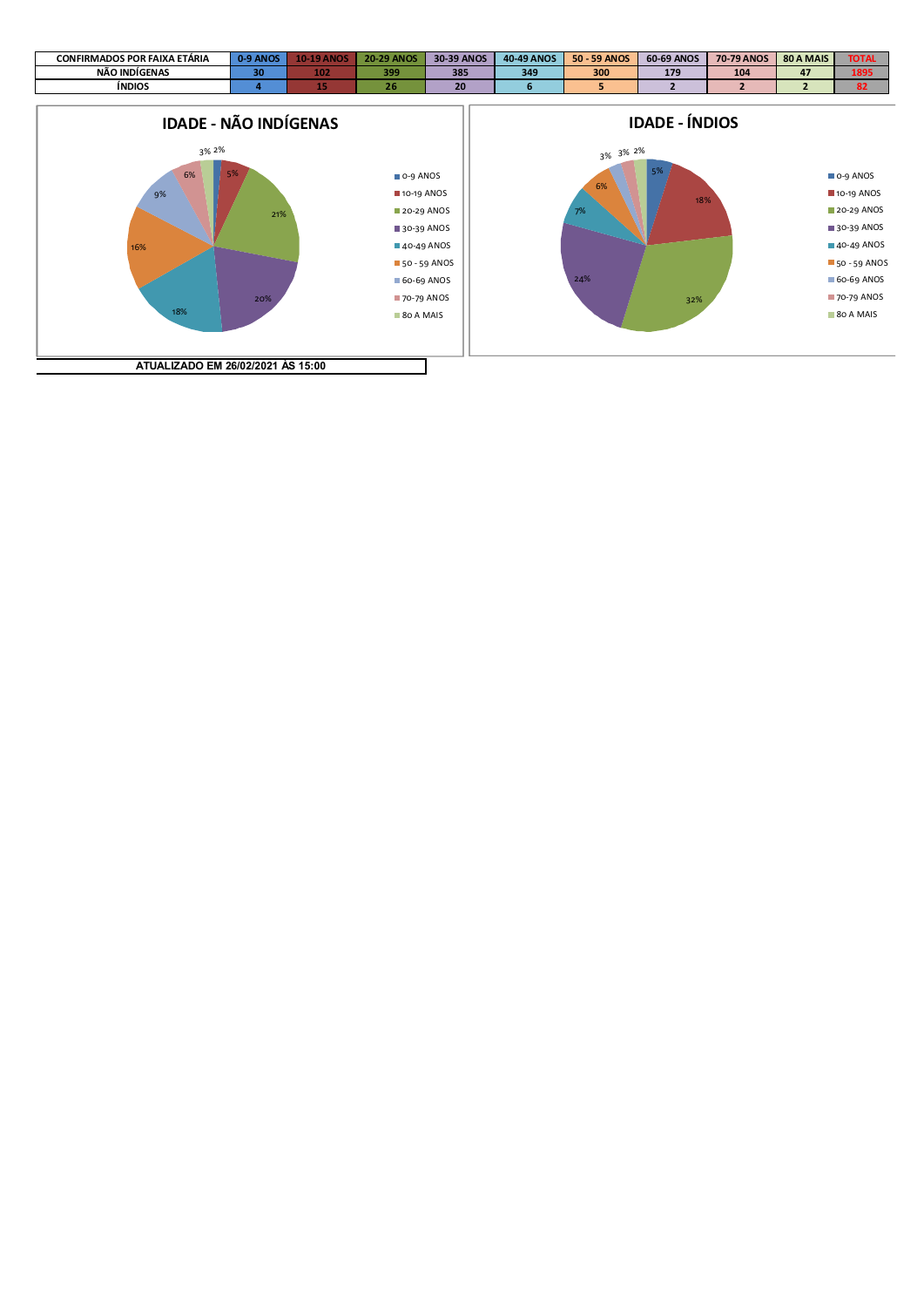|              | <b>SEXO</b>                       | <b>IDADE</b>    | <b>MORBIDADES</b>                                                                |  |
|--------------|-----------------------------------|-----------------|----------------------------------------------------------------------------------|--|
| $\mathbf{1}$ | <b>HOMEM</b>                      | 59 ANOS         | <b>SEM MORBIDADE</b>                                                             |  |
| $\mathbf{z}$ | <b>HOMEM</b>                      | <b>105 ANOS</b> | <b>ISEM MORBIDADE</b>                                                            |  |
| 3            | <b>MULHER</b>                     | 83 ANOS         | HIPERTENSÃO, DIABETES, DOENÇA CARDIOVASCULAR                                     |  |
| 4            | <b>MULHER</b>                     | 68 ANOS         | DOENÇA CARDIOVASCULAR, HIPERTENSÃO, DIABETES, DOENÇA RENAL, OBESIDADE, TABAGISMO |  |
| 5            | <b>HOMEM</b>                      | 82 ANOS         | NÃO INFORMADO                                                                    |  |
| 6            | <b>MULHER</b>                     | 59 ANOS         | DOENÇA CARDIOVASCULAR, HEPÁTICA, HIPERTENSÃO, DIABETES.                          |  |
| 7            | <b>MULHER</b>                     | 91 ANOS         | <b>HIPERTENSÃO</b>                                                               |  |
| 8            | <b>MULHER</b>                     | <b>78 ANOS</b>  | HIPERTENSÃO. OBESIDADE                                                           |  |
| 9            | <b>HOMEM</b>                      | 81 ANOS         | DOENÇA CARDIOVASCULAR, HIPERTENSÃO, DIABETES, OBESIDADE                          |  |
| 10           | <b>MULHER</b>                     | <b>76 ANOS</b>  | <b>HIPERTENSÃO, DIABETES</b>                                                     |  |
| 11           | <b>HOMEM</b>                      | 88 ANOS         | DOENCA PULMONAR, DIABETES                                                        |  |
| 12           | <b>HOMEM</b>                      | <b>70 ANOS</b>  | HIPERTENSÃO                                                                      |  |
| 13           | <b>HOMEM</b>                      | 78 ANOS         | <b>HIPERTENSÃO</b>                                                               |  |
| 14           | <b>MULHER</b>                     | 85 ANOS         | NÃO INFORMADO                                                                    |  |
| 15           | <b>MULHER</b>                     | 68 ANOS         | HIPERTENSÃO, DIABETES                                                            |  |
| 16           | <b>MULHER</b>                     | 85 ANOS         | <b>DOENCA NEUROLÓGICA</b>                                                        |  |
| 17           | <b>MULHER</b>                     | 93 ANOS         | DOENCA CARDIOVASCULAR, OBESIDADE                                                 |  |
| 18           | <b>HOMEM</b>                      | 75 ANOS         | <b>OBESIDADE</b>                                                                 |  |
| 19           | <b>HOMEM</b>                      | 85 ANOS         | NÃO INFORMADO                                                                    |  |
| 20           | <b>MULHER</b>                     | 86 ANOS         | NÃO INFORMADO                                                                    |  |
| 21           | <b>HOMEM</b>                      | 75 ANOS         | <b>SEM MORBIDADE</b>                                                             |  |
| 22           | <b>HOMEM</b>                      | 79 ANOS         | <b>DOENCA CARDIOVASCULAR</b>                                                     |  |
| 23           | <b>HOMEM</b>                      | <b>76 ANOS</b>  | DOENÇA CARDIOVASCULAR, HIPERTENSÃO E DIABETES                                    |  |
| 24           | <b>HOMEM</b>                      | 72 ANOS         | NEOPLASIA, HIPERTENSÃO, DIABETES                                                 |  |
| 25           | <b>MULHER</b>                     | 88 ANOS         | HIPERTENSÃO, DOENÇA PULMORAR, DOENÇA NEUROLÓGICA, TABAGISMO                      |  |
| 26           | <b>MULHER</b>                     | 59 ANOS         | NÃO INFORMADO                                                                    |  |
| 27           | <b>MULHER</b>                     | 80 ANOS         | DOENÇA CARDIOVASCULAR, HIPERTENSÃO                                               |  |
| 28           | <b>MULHER</b>                     | 57 ANOS         | NÃO INFORMADO                                                                    |  |
| 29           | <b>HOMEM</b>                      | <b>50 ANOS</b>  | <b>ISEM MORBIDADE</b>                                                            |  |
| 30           | <b>HOMEM</b>                      | 65 ANOS         | NÃO INFORMADO                                                                    |  |
|              |                                   |                 |                                                                                  |  |
|              | ATUALIZADO EM 26/02/2021 AS 15:00 |                 |                                                                                  |  |